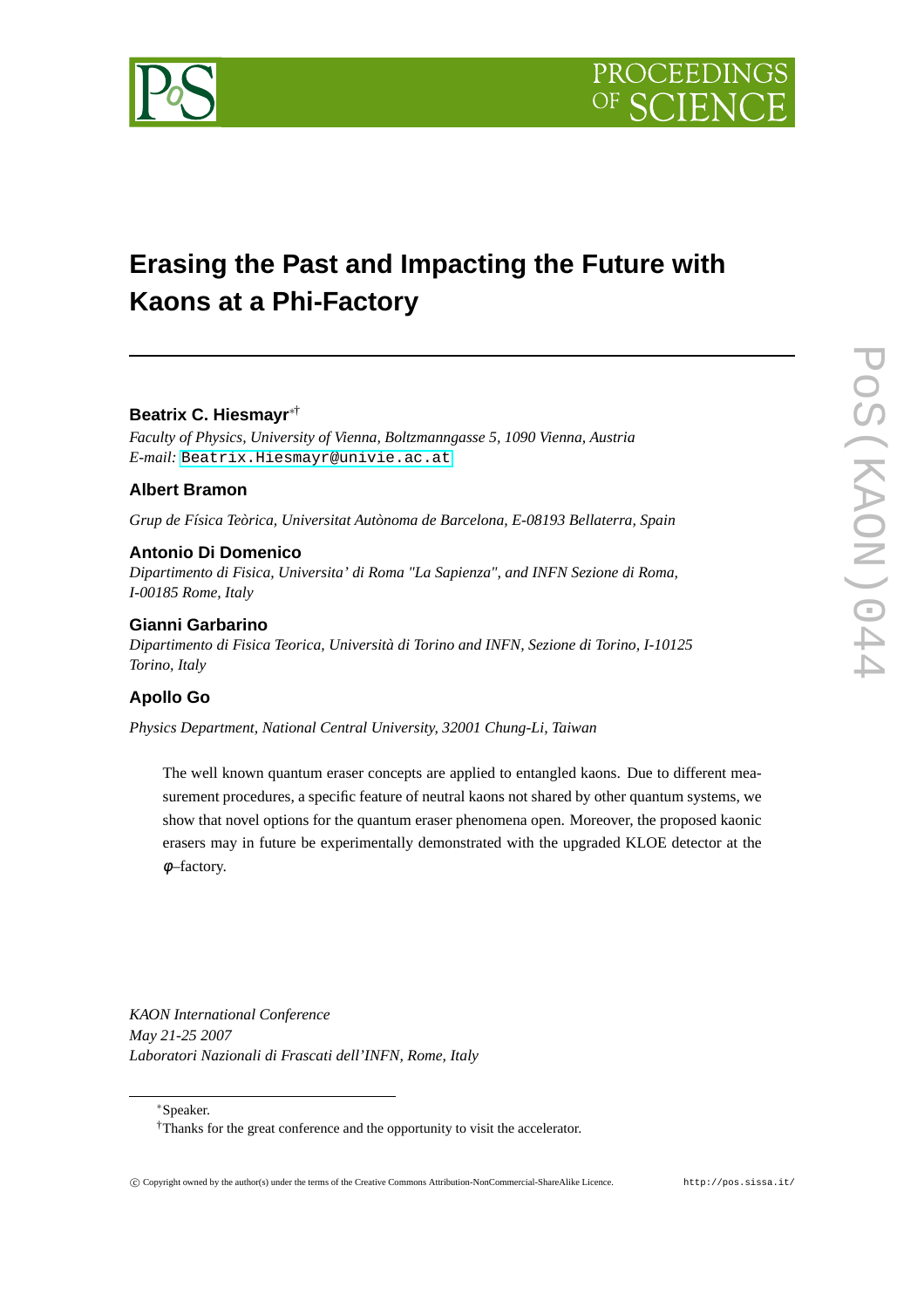### **1. Introduction**

Two hundred years ago Thomas Young taught us that photons interfere. Nowadays also experiments with very massive particles, like the fullerenes [\[1\]](#page-8-0), have impressively demonstrated that fundamental feature of quantum mechanics . It seems that there is no physical reason why not even heavier particles should interfere except for technical ones. Then it was shown that the knowledge of the path through the double slit is the reason why interference is lost, however, the gedanken experiment of Scully and Drühl in 1982 [\[2\]](#page-8-0) shocked the physics community: if the knowledge of the path of the particle is erased, interference is brought back again!

Since that work many different types of quantum erasures have been analyzed and experiments were performed with atom interferometers [\[3\]](#page-8-0) and entangled photons [\[4,](#page-8-0) [5,](#page-8-0) [6,](#page-8-0) [7,](#page-8-0) [8,](#page-8-0) [9\]](#page-8-0). Generally, the meter, the quantum system which carries the "mark" of the path taken, is a system spatially separated from the interfering system called the object system. It turned out that the decision *to erase or not* the mark of the meter system —and therefore *to observe or not* interference— can be taken long after the measurement on the object system has been completed which is called an eraser in the "delayed choice" mode and captures best the essence and the most subtle aspects of the quantum eraser phenomenon. This was also nicely phrased by Aharonov and Zubairy in their review article [\[10\]](#page-8-0) as "*erasing the past and impacting the future*".

Here we want to present four different types of quantum erasure concepts for neutral kaons, proposed in Refs. [\[11,](#page-8-0) [12\]](#page-8-0). Two of them are analogous to erasure experiments performed with entangled photons, e.g. Refs. [\[4,](#page-8-0) [5\]](#page-8-0), sketched in Figs. [1](#page-2-0)[,2.](#page-4-0) In the first experiment with photons the erasure operation is carried out "actively", i.e., by exerting the free will of the experimenter, whereas in the latter experiment the erasure operation is carried out "partially actively", i.e., the mark of the meter system is erased or not by a well known probabilistic law, e.g., by a beam splitter. However, different to photons the kaons can be measured by an *active* or a *passive* procedure (see Sect. 2).

# **This offers new quantum erasure possibilities which can only be achieved with kaons, a naturally interfering and decaying (marking) system. And in this way proves the very concept of a quantum eraser, namely, sorting events to available information.**

We believe that the upgraded KLOE-2 detector at the  $DA\phi$ NE machine offers the possibility for an experimental demonstration of the here described "*kaonic erasers*". Monte Carlo and design studies are in progress.

#### **2. Two measurement procedures**

For neutral kaons there exist two physical alternative bases, accordingly we have two observables for the kaons, namely the projectors to the two bases. The first basis is the strangeness eigenstate basis  $\{ |K^0\rangle, |\bar{K}^0\rangle \}$ , it can be measured by inserting along the kaon trajectory a piece of ordinary matter, which corresponds to an *active* measurement of strangeness. Due to strangeness conservation of the strong interactions the incoming state is projected either onto  $K^0$  by  $K^0 p \to K^+ n$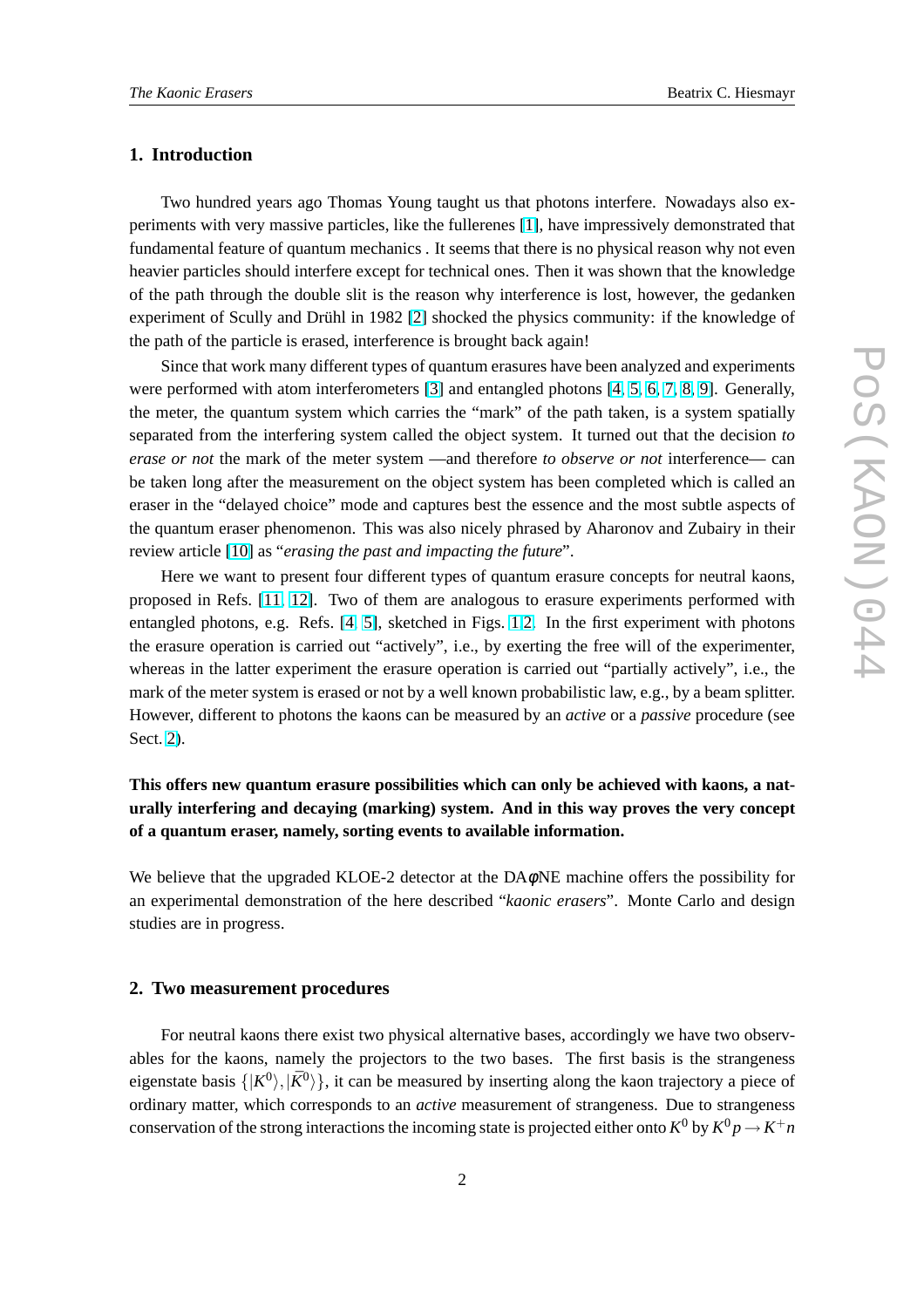<span id="page-2-0"></span>

**Figure 1:** Here the setup for an active eraser is sketched. A pump beam transverses twice a, e.g., type II crystal. The pairs produced in the first passage through the crystal cross two times a quarter–wave plate (QWP) which transforms an original horizontal polarized photon into a vertical one and vice versa. The pairs produced in the second passage through the crystal is directly sent to the measurement devices. The signal (object) photon is always measured after crossing a polarization analyzer aligned at +45°. The idler (meter) photon crosses a half–wave plate (HWP) oriented at  $0^{\circ}$ , 90 $^{\circ}$  (first setup) or  $\pm 45^{\circ}$  (second setup) and is then analyzed by a polarization beam splitter. In the first setup —meter photon is measured in the *H*/*V* basis— one has full *which way* information, namely if the pair was produced at the first or second passage. In the second setup —meter photon is measured in the  $+45°/-45°$  basis— the information on the first or second passage is erased, one observes fringes or antifringes.

or onto  $\bar{K}^0$  by  $\bar{K}^0 p \to \Lambda \pi^+$ ,  $\bar{K}^0 n \to \Lambda \pi^0$  or  $\bar{K}^0 n \to K^- p$ . Here nucleonic matter plays the same role as a two channel analyzer for polarized photon beams.

Alternatively, the strangeness content of neutral kaons can be determined by observing their semileptonic decay modes. The strange quark *s* decays weakly:



Due to their quark content the kaon  $K^0(\bar{S}d)$  and the anti–kaon  $\bar{K}^0(s\bar{d})$  have the following different decays:

$$
K^{0}(d\bar{s}) \longrightarrow \pi^{-}(d\bar{u}) l^{+} \nu_{l} \quad \text{where} \quad \bar{s} \longrightarrow \bar{u} l^{+} \nu_{l}
$$
  

$$
\bar{K}^{0}(\bar{d}s) \longrightarrow \pi^{+}(\bar{d}u) l^{-} \bar{\nu}_{l} \quad \text{where} \quad s \longrightarrow u l^{-} \bar{\nu}_{l} , \qquad (2.1)
$$

with *l* either muon or electron,  $l = \mu$ , *e*. When studying the leptonic charge asymmetry

$$
\delta = \frac{\Gamma(K_L \to \pi^- l^+ \nu_l) - \Gamma(K_L \to \pi^+ l^- \bar{\nu}_l)}{\Gamma(K_L \to \pi^- l^+ \nu_l) + \Gamma(K_L \to \pi^+ l^- \bar{\nu}_l)},
$$
\n(2.2)

we notice that  $l^+$  and  $l^-$  tag  $K^0$  and  $\bar{K}^0$ , respectively, in the  $K_L$  state, and the leptonic asymmetry (2.2) is expressed by the probabilities  $|p|^2$  and  $|q|^2$  of finding a  $K^0$  and a  $\bar{K}^0$ , respectively, in the  $K_L$ state

$$
\delta = \frac{|p|^2 - |q|^2}{|p|^2 + |q|^2} \,. \tag{2.3}
$$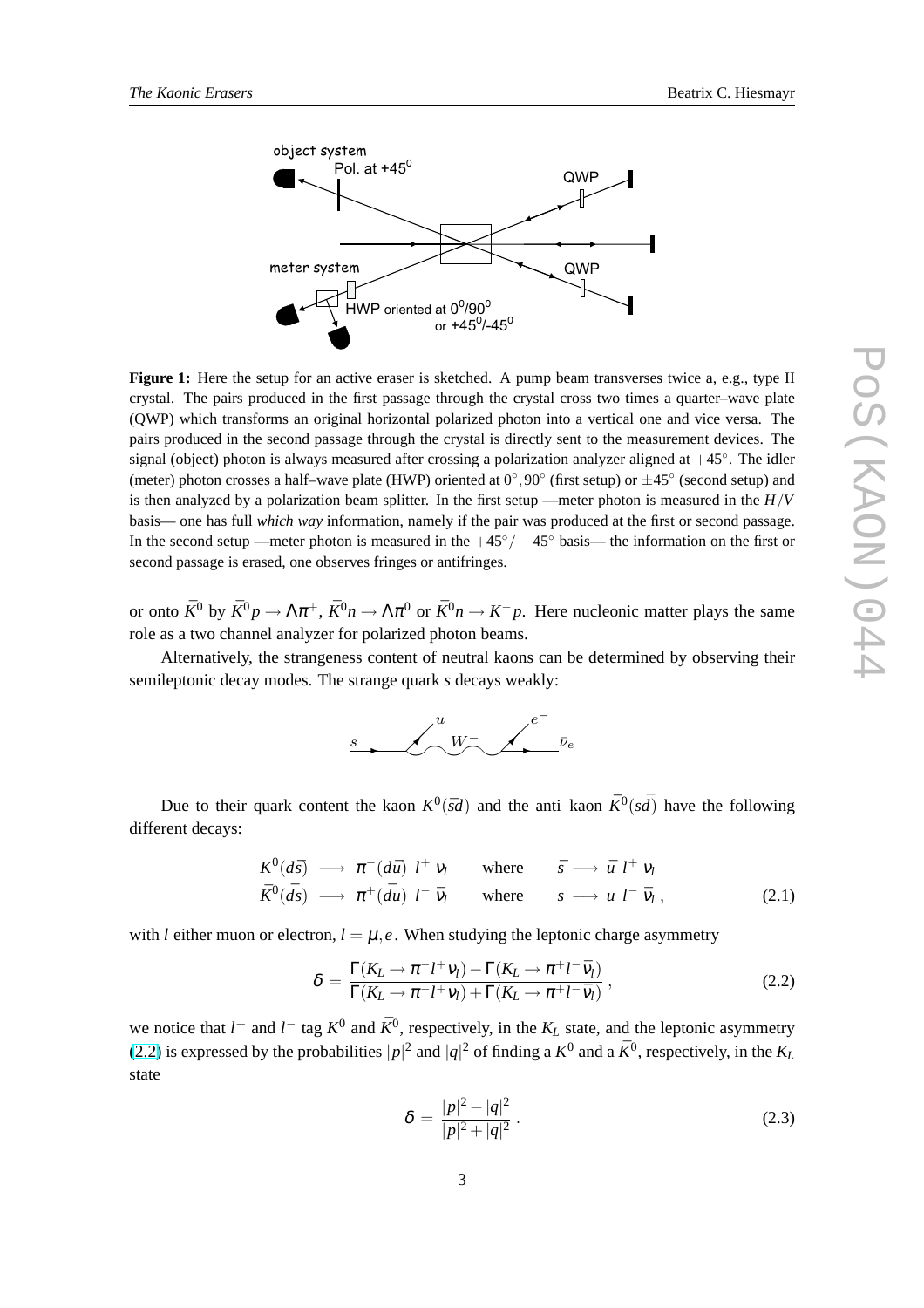The experimenter has no control of the kaon decay, neither of the mode nor of the time. The experimenter can only sort all observed events in proper decay modes and time intervals. We call this procedure opposite to the *active* measurement described above a *passive* measurement procedure of strangeness.

The second basis  $\{K_S, K_L\}$  consists of the short– and long–lived states having well defined masses  $m_{S(L)}$  and decay widths  $\Gamma_{S(L)}$ . It is the appropriate basis to discuss the kaon propagation in free space, because these states preserve their own identity in time. Due to the huge difference in the decay widths the  $K_S$ 's decay much faster than the  $K_L$ 's. Thus in order to observe if a propagating kaon is a  $K_S$  or  $K_L$  at time  $t$ , one has to detect at which time it subsequently decays. Kaons which are observed to decay before  $\simeq t + 4.8 \tau_s$  are identified as  $K_s$ 's, while those surviving after this time are assumed to be  $K_L$ 's. The number  $4.8\tau_S$  is obtained by setting the probability to observe a  $K_S$ equal to the probability that a  $K_L$  state does not decay, i.e.  $e^{-\Gamma_S t} = 1 - e^{-\Gamma_L t} \longrightarrow t \approx 4.8\tau_S$ . This means that we equalized the contamination of both samples, that is a few parts per mil (see also Refs. [\[11,](#page-8-0) [12\]](#page-8-0)). Note that the experimenter doesn't care about the specific decay mode, he records only a decay event at a certain time. We call this procedure an *active* measurement of lifetime.

Since the neutral kaon system violates the *CP* symmetry the mass eigenstates are not strictly orthogonal,  $\langle K_S|K_L\rangle \neq 0$ . However, neglecting *CP* violation —of the order of 10<sup>-3</sup>— the  $K_S$ 's are identified by a  $2\pi$  final state and  $K_L$ 's by a  $3\pi$  final state. We call this procedure a *passive* measurement of lifetime, since the kaon decay times and decay channels used in the measurement are entirely determined by the quantum nature of kaons and cannot be influenced by the experimenter.

Summarizing, we have the following two measurement procedures for the strangeness and the mass–eigenstate bases:

# $\mathbf{Strangeness \: basis} \: \langle K^0 | \bar K^0 \rangle = 0$

| Active measurements (strong interactions)                | <i>Passive</i> measurements (semileptonic decays)                      |
|----------------------------------------------------------|------------------------------------------------------------------------|
| $K^0 + p \longrightarrow K^+ + n$                        | $\bar{K}^0(\bar{d}s) \longrightarrow \pi^+(\bar{d}u)$ $l^-\bar{\nu}_l$ |
| $\bar{K}^0 + p \longrightarrow \Lambda + \pi^+$          | $K^0(d\bar{s}) \longrightarrow \pi^{-}(d\bar{u}) l^{+} v_l$            |
| $\bar{K}^0 + n \longrightarrow K^- + p, \Lambda + \pi^0$ |                                                                        |

| Active measurements (free propagation)       | <i>Passive</i> measurements (2 or 3 $\pi$ decay modes) |
|----------------------------------------------|--------------------------------------------------------|
| $\rightarrow$ any decay mode observed before | $\rightarrow$ 2 $\pi$ 's are identified as $K_S$ 's    |
| 4.8 $\tau_s$ are identified as $K_s$ 's      | $\rightarrow$ 3 $\pi$ 's are identified as $K_L$ 's    |
| Misidentification: few parts in $10^{-3}$ !  | Misidentification: few parts in $10^{-3}$ !            |

**Mass eigenstate basis**  $\langle K_S|K_L\rangle = \frac{2Re\{\epsilon\}}{1+|s|^2}$  $\frac{2 Re \{ \varepsilon \}}{1+|\varepsilon|^2} \approx 3 \cdot 10^{-3}$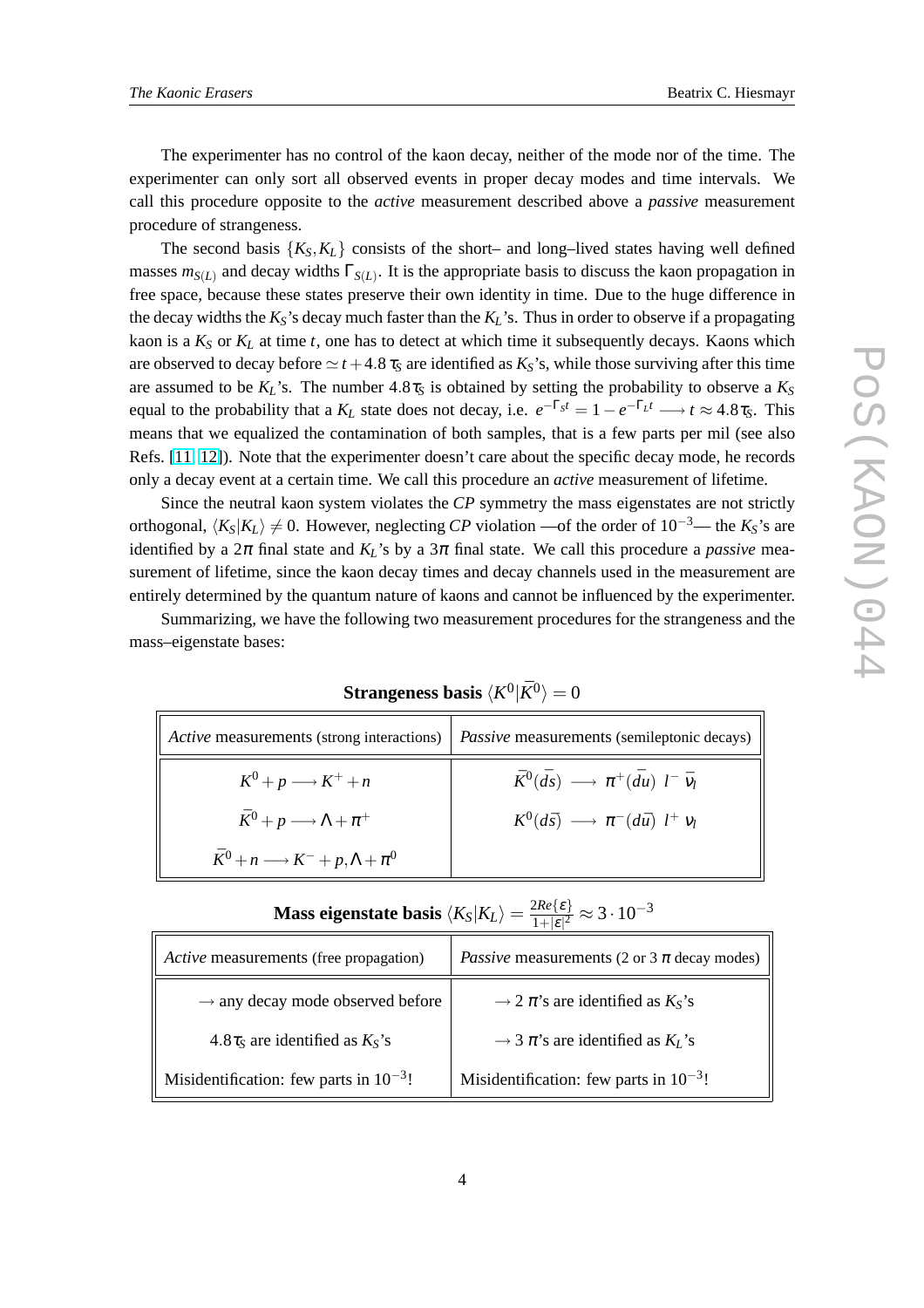<span id="page-4-0"></span>

**Figure 2:** Here the setup of a partially active eraser is sketched. An entangled photon pair can be produced either in region *A* or in region *B*. If either detector *D*1 or *D*4 clicks, one knows the production region *A* or *B*, i.e. one has full *which way* information. Clicks of the detectors *D*2 or *D*3 erase the information, interference is observed. It is a partially active eraser, because the mark is erased by a probabilistic law, however, the experimenter has still partially control over the erasure, she/he can choose the ratio of transmittivity to reflectivity of the beam splitter *BSA* and *BSB*.

### **3. The active eraser with** *active* **measurements**



**Figure 3:** The figure shows the two setups for an eraser with active marking and *active* measurements. On the object system (left hand side) strangeness is *actively* measured while on the meter system (right hand side) the experimenter measures *actively* the strangeness or lifetime by inserting or not the piece of matter.

Let us first discuss the photon analogy, e.g., the two experimental setups in Ref. [\[4\]](#page-8-0). In the first setup two interfering two–photon amplitudes are prepared by forcing a pump beam to cross twice the same nonlinear crystal. Idler (meter) and signal (object) photons<sup>1</sup> from the first down conversion are marked by rotating their polarization by 90° and then superposed to the idler (i) and signal (s) photons emerging from the second passage of the beam through the crystal. If type–II spontaneous parametric down conversion were used, we had the state  $2$ 

$$
|\psi\rangle = \frac{1}{\sqrt{2}} \left\{ \underbrace{|V\rangle_i \otimes |H\rangle_s}_{\text{second passage}} - e^{i\Delta\phi} \underbrace{|H\rangle_i \otimes |V\rangle_s}_{\text{first passage}} \right\},
$$
 (3.1)

where the relative phase  $\Delta \phi$  is under control by the experimenter. The signal photon, the object system, is always measured after crossing a polarization analyzer aligned at  $+45^0$ , see Fig. [1.](#page-2-0) Due to entanglement, the vertical or horizontal idler polarization supplies full *which way* information for the signal (object) system, i.e., whether it was produced at the first or second passage. No

<sup>&</sup>lt;sup>1</sup>For historical reasons for photons idler/signal is used rather than meter/object.

 $2$ The authors of Ref. [\[4\]](#page-8-0) used type–I crystals in their experiment.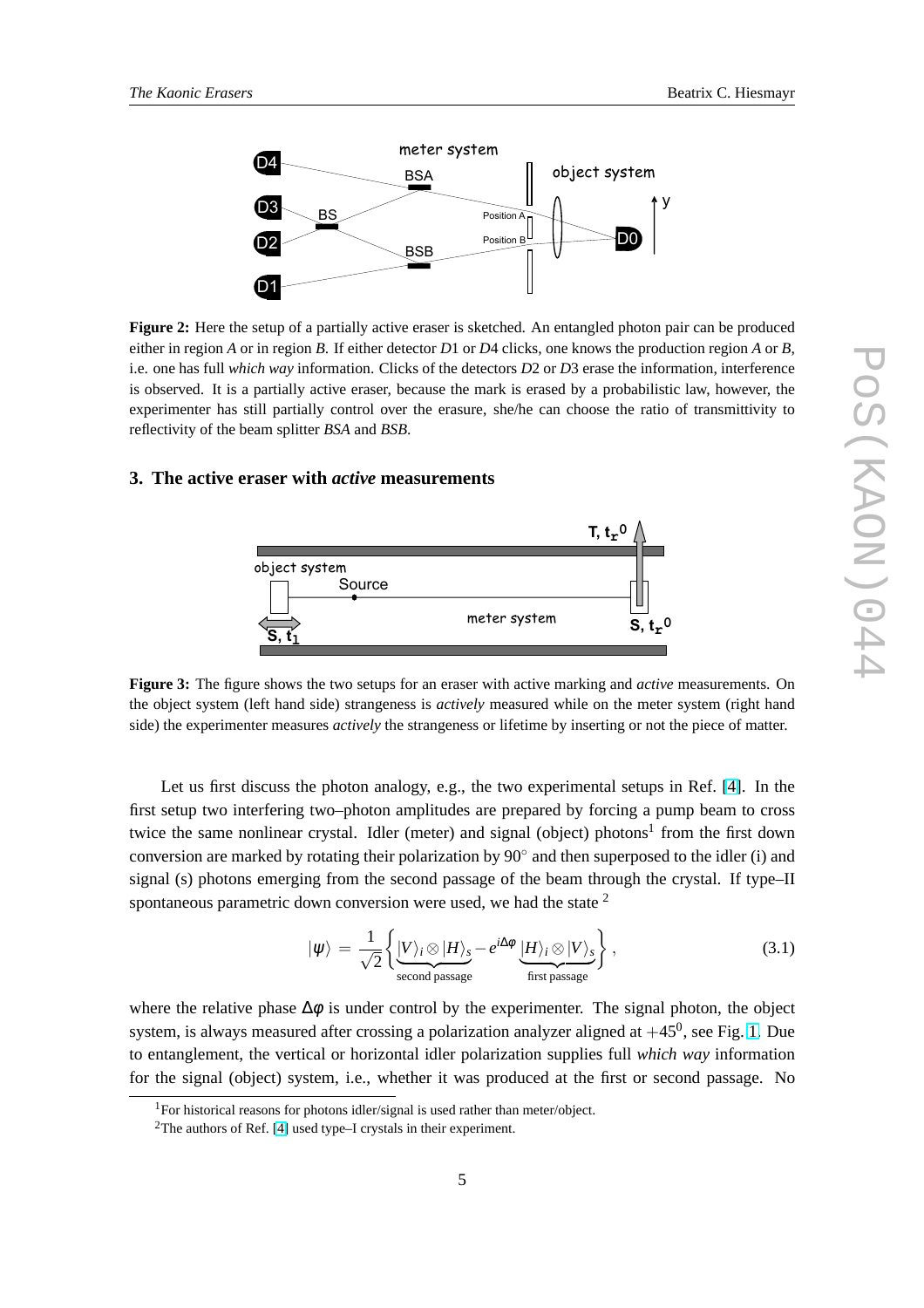interference can be observed in the signal–idler joint detections. To erase this information, the idler photon has to be detected in the  $+45°/-45°$  basis.

In case of entangled kaons the state is described by

$$
\begin{split} |\psi(t=0)\rangle &= \frac{1}{\sqrt{2}} \left\{ |K^0\rangle_l \otimes |\bar{K}^0\rangle_r - |\bar{K}^0\rangle_l \otimes |K^0\rangle_r \right\}, \\ &= \frac{1}{\sqrt{2}} \left\{ |K_S\rangle_l \otimes |K_L\rangle_r - |K_L\rangle_l \otimes |K_S\rangle_r \right\}, \end{split} \tag{3.2}
$$

the last equality is obtained by neglecting the  $\mathscr{CD}$  violation. The analogy with Eq. [\(3.1\)](#page-4-0) is quite obvious, however, kaons evolve in time, such that the state depends on the two time measurements on the left hand side,  $t_l$ , and on the right hand side,  $t_r$ , or more precisely on  $\Delta t = t_l - t_r$ , when normalized<sup>3</sup> to surviving kaon pairs ( $\otimes$  is from now on suppressed)

$$
|\psi(\Delta t)\rangle = \frac{1}{\sqrt{1 + e^{\Delta\Gamma\Delta t}}} \left\{ |K_L\rangle_l |K_S\rangle_r - e^{i\Delta m\Delta t} e^{\frac{1}{2}\Delta\Gamma\Delta t} |K_S\rangle_l |K_L\rangle_r \right\}
$$
  
= 
$$
\frac{1}{2\sqrt{1 + e^{\Delta\Gamma\Delta t}}} \left\{ (1 - e^{i\Delta m\Delta t} e^{\frac{1}{2}\Delta\Gamma\Delta t}) \{ |K^0\rangle_l |K^0\rangle_r - |\bar{K}^0\rangle_l |\bar{K}^0\rangle_r \} + (1 + e^{i\Delta m\Delta t} e^{\frac{1}{2}\Delta\Gamma\Delta t}) \{ |K^0\rangle_l |\bar{K}^0\rangle_r - |\bar{K}^0\rangle_l |K^0\rangle_r \} \right\}.
$$
(3.3)

We notice that the phase ∆*m*∆*t* introduces automatically a time dependent relative phase between the two amplitudes. The marking and erasure operations can be performed on entangled kaon pairs as in the optical case discussed above. The object kaon flying to the left hand side is measured always *actively* in the strangeness basis, see Fig. [3.](#page-4-0) As in the optical version the kaon flying to the right hand side, the meter kaon, is measured *actively* either in the strangeness basis by placing a piece of matter in the beam or in the lifetime basis by removing the piece of matter. Both measurements are *actively* performed. In the latter case we obtain information about the lifetime, namely *which width* the object kaon has, and clearly no interference in the joint detections can be observed.

 $3$ Thanks to this normalization, we work with bipartite two–level quantum systems like polarization entangled photons or entangled spin–1/2 particles. For an accurate description of the time evolution of kaons and its implementation consult Ref. [\[13,](#page-8-0) [14\]](#page-8-0).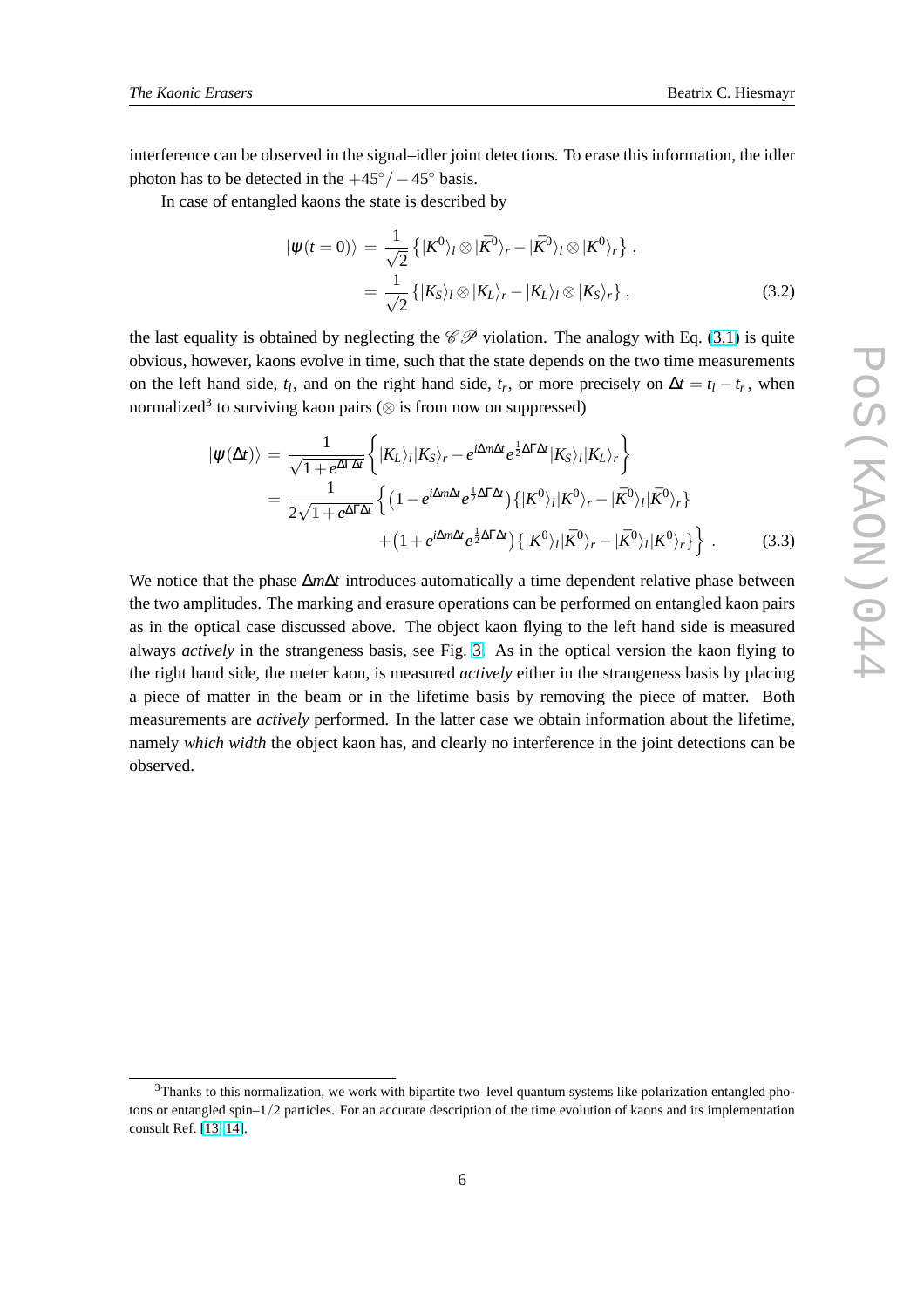#### <span id="page-6-0"></span>**4. The partially passive quantum eraser with** *active* **measurements**



**Figure 4:** The figure shows the setup for a partially passive quantum marking and *active* measurements on both sides. On the object system (left hand side) strangeness is *actively* measured while on the meter system (right hand side) the strangeness or lifetime is *actively* measured. The meter system "decides" whether the "wave–like" property or the "particle–like" property is observed.

In Fig. [2,](#page-4-0) a setup is sketched where either at position A or B an entangled photon pair is produced, which was realized in Ref. [\[5\]](#page-8-0). "Clicks" on detector *D*1 or *D*4 provide "which way" information. "Clicks" on detector *D*2 and *D*3 give no information about the position A or B, interference is observed in the joint events of the two photons, see Fig. [2.](#page-4-0)

In the kaon case, a piece of matter is permanently inserted into both beams where the one for the meter system at the right hand side is fixed at time  $t_r^0$ , see Fig. 4. The experiment observes the region from the source to the piece of matter at the right hand side. In this way the kaon moving to the right —the meter system— takes the choice to show "which width" information by its decay during its free propagation until  $t_r^0$  or not by being absorbed in the piece of matter. Again strangeness or lifetime is measured *actively*. The choice whether the "wave–like" property or the "particle–like" property is observed is naturally given by the instability of the kaons. It is "partially active", because the experimenter can choose at which fixed time  $t_r^0$  the piece of matter is inserted. This is analogous to the optical case where the experimenter can choose the transmittivity of the two beam–splitters *BSA* and *BSB* in Fig. [2.](#page-4-0)

Furthermore, note that it is not necessary to identify  $K_S$  versus  $K_L$  for demonstrating the quantum marking and eraser principle.

# $\mathsf{s},\mathfrak{t}_1$ Source **T** object system meter system **S T**

### **5. The passive eraser with "***passive***" measurements on the meter**

**Figure 5:** The figure shows a setup of a quantum eraser which has no photon analog. On the object system (left hand side) strangeness is *actively* measured while on the meter system (right hand side) the strangeness or lifetime is observed by its decay (*passive* measurement). The experimenter has no control whether the lifetime mark is read out or not.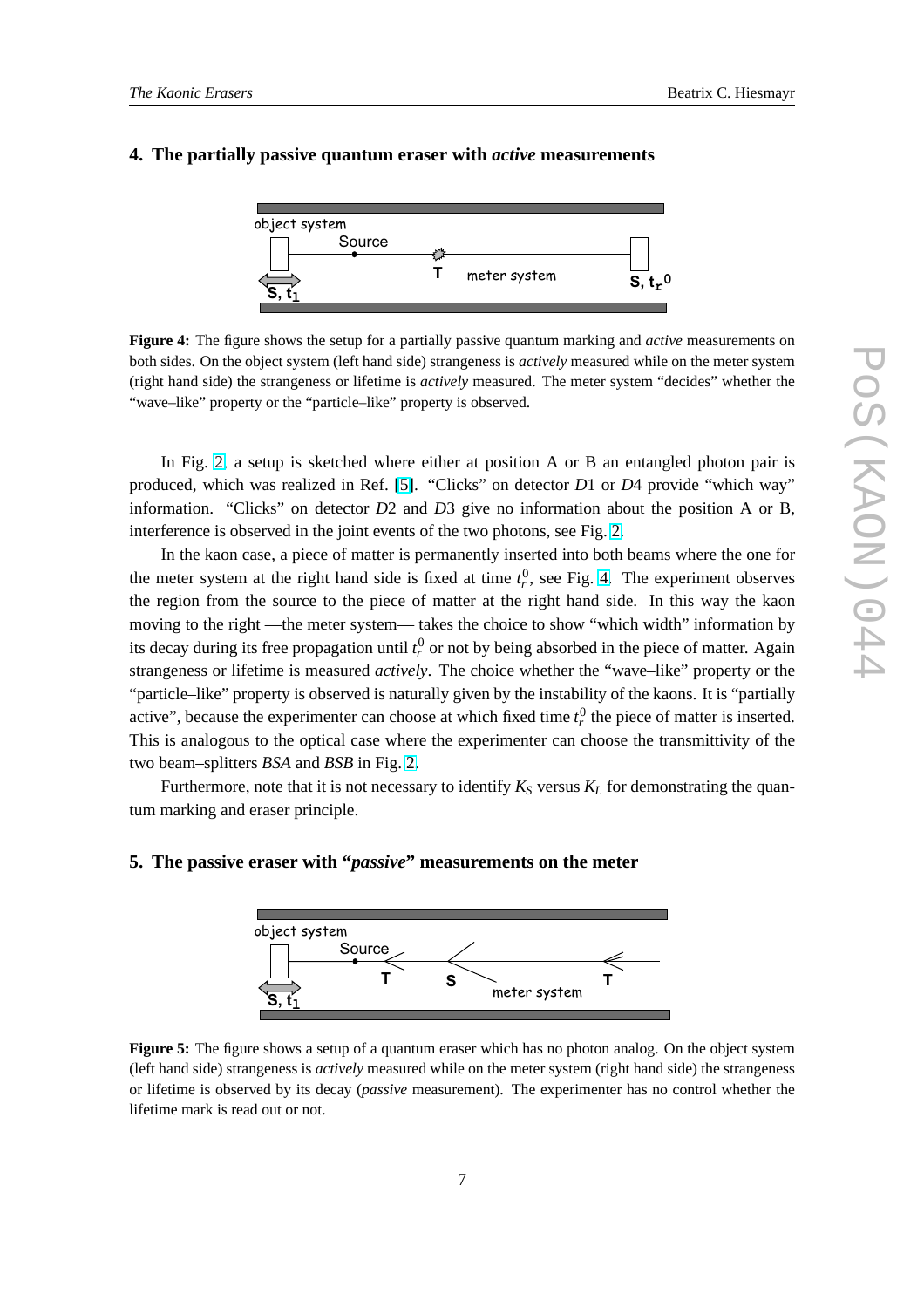Next we consider the setup in Fig. [5.](#page-6-0) We take advantage —and this is specific for kaons— of the *passive* measurement. Again the strangeness content of the object system —kaon moving to the left hand side— is *actively* measured by inserting a piece of matter into the beam. In the beam of the meter no matter is placed in, the kaon moving to the right propagates freely in space. This corresponds to a *passive* measurement of either strangeness or lifetime on the meter by recording the different decay modes of neutral kaons. If a semileptonic decay mode is found, the strangeness content is measured. In the joint events interference is observed. If a two or three  $\pi$  decay is observed, the lifetime is measured and thus "which width" information of the object system is obtained, no interference is seen in the joint events. Clearly we have a completely passive erasing operation on the meter, the experimenter has no control whether the lifetime mark is read out or not.

This experiment has no analog to any other considered two–level quantum system.

### **6. The passive eraser with "***passive***" measurements**



**Figure 6:** For this type of quantum eraser, it is not clear which side plays the meter/object role as it is totally symmetric and it involves only *passive* measurements. This clearly has no analog to photon experiments.

Finally we mention the setup in Fig. 6, where both kaons evolve freely in space and the experimenter observes *passively* their decay modes and times. The experimenter has no control over individual pairs neither on which of the two complementary observables at each kaon is measured nor when it is measured. This setup is totally symmetric, thus it is not clear which side plays the role of the meter. In this sense, one could claim that this experiment should not be considered as a quantum eraser. But one could also claim that this experiment reveals the true essence of the erasure phenomenon: Until the two measurements (one in each side) are completed, the factual situation is undefined; once one has the measurement results on both sides, the whole set of joint events can be classified in two subsets according to the kind of information (on strangeness or on lifetime) that has been obtained. The lifetime subset shows no interference, whereas fringes and antifringes appear when sorting the strangeness subset events according to the outcome,  $K^0$  or  $\bar{K}^0$ , of the meter kaon.

Summarizing, it is remarkable that for all four presented setups combining *active* and *passive* measurement procedures lead to the same observable probabilities! And this is even true regardless of the temporal ordering of the measurements!

# **7. Conclusions**

We have discussed the possibilities offered by neutral kaon states, such as those copiously